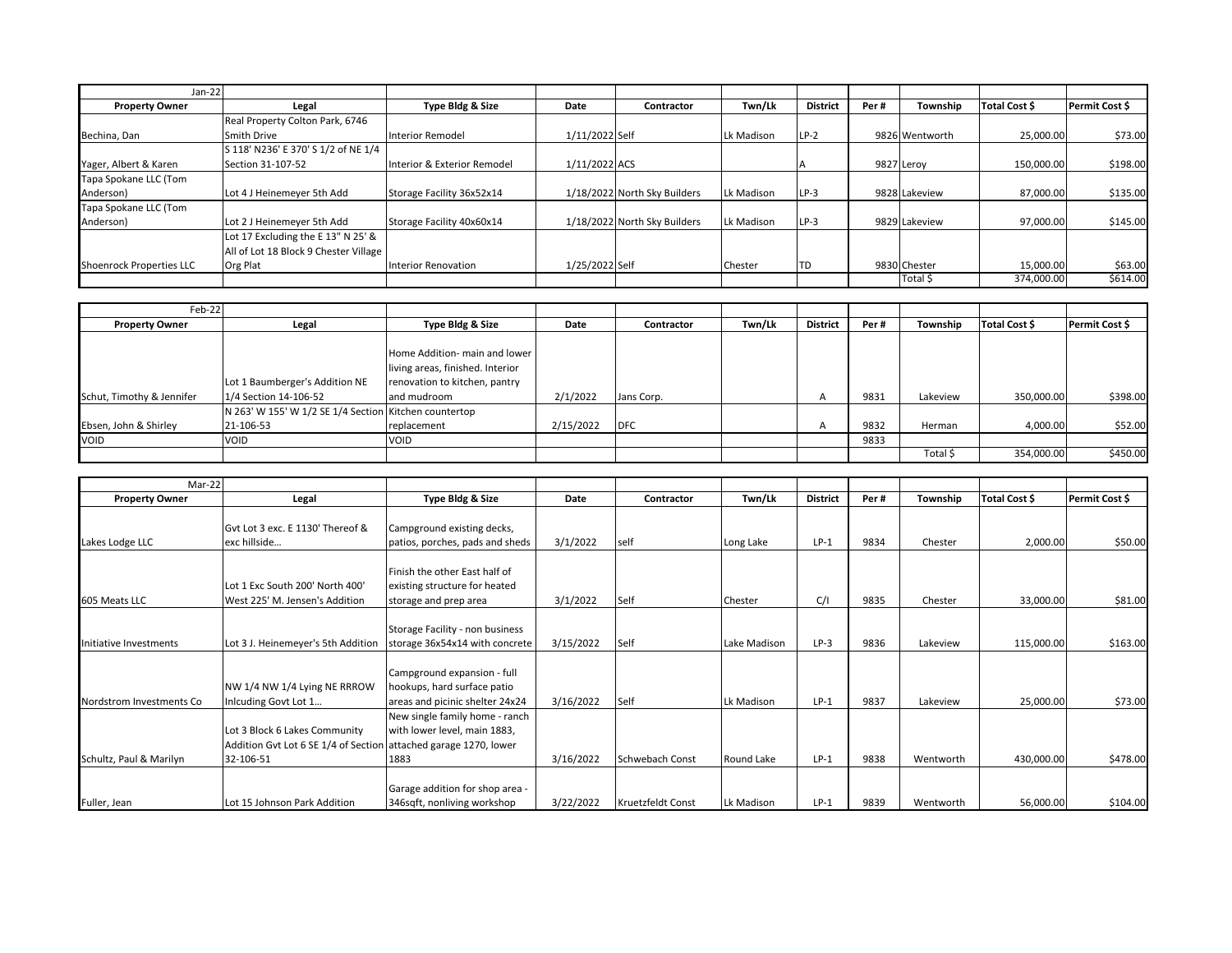|                          |                                                                  | New single family home - ranch                                 |           |                          |            |        |      |          |              |            |
|--------------------------|------------------------------------------------------------------|----------------------------------------------------------------|-----------|--------------------------|------------|--------|------|----------|--------------|------------|
|                          | Kearin Tract 1 Outlot 1 SW 1/4 NW style 2100, no lower, attached |                                                                |           | <b>Williams Brothers</b> |            |        |      |          |              |            |
| Kearin, Nicolas D.       | 1/4 of Section 3-106-52                                          | garage with concrete apron                                     | 3/22/2022 | Const.                   |            | A      | 9840 | Lakeview | 400,000.00   | \$448.00   |
|                          | Lots 24-26 Exc H-1 Plat Voiture                                  |                                                                |           |                          |            |        |      |          |              |            |
| Hwy 34 Storage           | Subd Blk 1                                                       | Storage Facility - 40x91x16                                    | 3/24/2022 | Haug Steel               | Lk Madison | $LP-3$ | 9841 | Lakeview | 123,000.00   | \$171.00   |
|                          |                                                                  | New single family home - ranch                                 |           |                          |            |        |      |          |              |            |
|                          |                                                                  | style, no lower, above garage                                  |           |                          |            |        |      |          |              |            |
|                          |                                                                  | living area and attached garage                                |           |                          |            |        |      |          |              |            |
| Pederson, Grant & Julie  | Lot 1 B&P Acres Addition                                         | 24x24                                                          | 3/29/2022 | Cornerstone              | Round Lake | $LP-1$ | 9842 | Chester  | 300,000.00   | \$348.00   |
|                          | Lot 1 Lakes Community Storage                                    |                                                                |           |                          |            |        |      |          |              |            |
| Porter, Zachary          | Association 2nd Addition                                         | Storage Bldg - 40x80x14                                        | 3/29/2022 | New Age Builders         | Round Lake | $LP-3$ | 9843 | Chester  | 63,000.00    | \$111.00   |
|                          |                                                                  | Detached garage -24x48 with                                    |           |                          |            |        |      |          |              |            |
| Lewis, Thomas & Denise   | Tract A Hilde's 3rd Addition                                     | half bath and craft room area                                  | 3/29/2022 | Keppen Const             | Lk Madison | $LP-1$ | 9844 | Lakeview | 125,000.00   | \$173.00   |
|                          | Lot 12 Blk 3 Woodland's 55th                                     | New single family home - Ranch<br>with walkout lower level and |           |                          |            |        |      |          |              |            |
| Lewis, Nathan & Michelle | Addition                                                         | attached garage with apron                                     | 3/29/2022 | Keppen Const             | Lk Madison | $LP-1$ | 9845 | Lk       | 592,000.00   | \$640.00   |
|                          |                                                                  |                                                                |           |                          |            |        |      | Total \$ | 2,264,000.00 | \$2,840.00 |

| Apr-22                     |                                                                  |                                  |           |                          |            |                 |      |            |                      |                |
|----------------------------|------------------------------------------------------------------|----------------------------------|-----------|--------------------------|------------|-----------------|------|------------|----------------------|----------------|
| <b>Property Owner</b>      | Legal                                                            | Type Bldg & Size                 | Date      | Contractor               | Twn/Lk     | <b>District</b> | Per# | Township   | <b>Total Cost \$</b> | Permit Cost \$ |
|                            | Lot 1 Schmidt Addition in SE 1/4 of Shed - 38x48x14 for personal |                                  |           |                          |            |                 |      |            |                      |                |
| Schmidt, Tony & Linda      | Section 2-106-52                                                 | storage                          | 4/5/2022  | <b>Schwebach Const</b>   |            | Α               | 9846 | Lakeview   | 70,000.00            | \$118.00       |
|                            | Lot 11 Block 1 Peterson's 2nd                                    | New single family home -         |           |                          |            |                 |      |            |                      |                |
| O'Meara, John              | Addition                                                         | attached garage 22x22            | 4/5/2022  | Self                     | Lk Madison | $LP-1$          | 9847 | Lakeview   | 275,000.00           | \$323.00       |
|                            | Tract A Njus Addition SE 1/4                                     | Shed - 40x63x13 for personal     |           |                          |            |                 |      |            |                      |                |
| Friedrich, Dan & Peggy     | Section 27-107-53                                                | storage                          | 4/5/2022  | Self                     |            | A               | 9848 | Farmington | 30,000.00            | \$78.00        |
|                            | Lot 3 Bruns 2nd Addition NE 1/4                                  |                                  |           |                          |            |                 |      |            |                      |                |
| Bell, Eric & Jean          | Section 9-106-53                                                 | Fence - vinyl privacy            | 4/12/2022 | <b>Michaels Fence</b>    | Lk Herman  | PD              | 9849 | Herman     | 10,000.00            | \$58.00        |
| Brown, Corey & Karen       | Lot 3 Peninula Park                                              | New siding on home               | 4/12/2022 | Keppen Const             | Lk Madison | $LP-1$          | 9850 | Lakeview   | 60,000.00            | \$108.00       |
|                            |                                                                  |                                  |           |                          |            |                 |      |            |                      |                |
|                            |                                                                  | Interior Renovation, concrete    |           |                          |            |                 |      |            |                      |                |
|                            | Lots 17-18-19 Haggs Lakeshore                                    | patio 10x10, new windows and     |           |                          |            |                 |      |            |                      |                |
| Hansen, Skeeter            | Park                                                             | sliding glass door               | 4/12/2022 | Self                     | Lk herman  | $LP-1$          | 9851 | Herman     | 20,000.00            | \$68.00        |
|                            | Lot 6 J Heinemeyer's 5th Addition                                | Storage Facility - 36x50x14 non- |           |                          |            |                 |      |            |                      |                |
| Schwarz, Dan & Bonita      | & Road Row                                                       | living with bathroom             | 4/12/2022 | NorthSkyBuilders Inc     | Lk Madison | $LP-3$          | 9852 | Lakeview   | 112,000.00           | \$160.00       |
|                            | Tract 1 Walz Addition Section 30-                                | New inground pool and            |           |                          |            |                 |      |            |                      |                |
| Walz, Michael              | 106-51                                                           | detached garage 36x26x9          | 4/19/2022 | Call Joe LLC             | Lk Madison | $LP-1$          | 9853 | Wentworth  | 90,000.00            | \$138.00       |
|                            | Lot 3 J Heinemeyer's 5th Addition                                |                                  |           |                          |            |                 |      |            |                      |                |
| Initiative Investments     | & Road ROW                                                       | bathroom in shed                 | 4/19/2022 | Self                     | Lk Madison | $LP-3$          | 9854 | Lakeview   | 17,000.00            | \$65.00        |
|                            |                                                                  | New single family home -         |           |                          |            |                 |      |            |                      |                |
|                            | South 660' East 1370' NE 1/4 of                                  | attached garage, finished lower  |           | <b>Williams Brothers</b> |            |                 |      |            |                      |                |
| Baumberger, Jesse & Alyssa | Section 19-106-51                                                | level                            | 4/19/2022 | Const                    |            | A               | 9855 | Wentworth  | 400,000.00           | \$448.00       |
|                            | Lot 1 & Lot 2 Exc W100' N584.5' &                                | Shoreline Alteration on Long     |           |                          |            |                 |      |            |                      |                |
| Smith's Cove LLC           | Lot 10 Exc                                                       | Lake                             | 4/26/2022 | Self                     | Long Lake  | $LP-1$          | 9856 | Chester    | 5,000.00             | \$53.00        |
|                            | Lot 3A Christiansen Sunrise Acres                                | New single family home -         |           |                          |            |                 |      |            |                      |                |
| Propeties, Dan Stapleton   | 2nd Addition                                                     | attached garage 3000sq/ft        | 4/19/2022 | Self                     | Lk Madison | $LP-1$          | 9857 | Lakeview   | 380,000.00           | \$428.00       |
|                            |                                                                  | Shed - 64x50x16 nonliving for    |           |                          |            |                 |      |            |                      |                |
|                            | Tract 1 Pitt's Addition SW 1/4 NW                                | personal shop and storage 1/2    |           |                          |            |                 |      |            |                      |                |
| Pitts, Josh & Tonya        | 1/4 Section 1-105-51                                             | bath                             | 4/26/2022 | <b>Tyler Anderson</b>    |            | A               | 9858 | Chester    | 96,000.00            | \$144.00       |
|                            |                                                                  | New single family home -         |           |                          |            |                 |      |            |                      |                |
| Roth, Roger & Brenda       | Lot 2 Nold's 1st Addition                                        | attached garage 1552sq/ft        | 4/20/2022 | Self                     | Lk Madison | $LP-1$          | 9859 | Lakeview   | 450,000.00           | \$498.00       |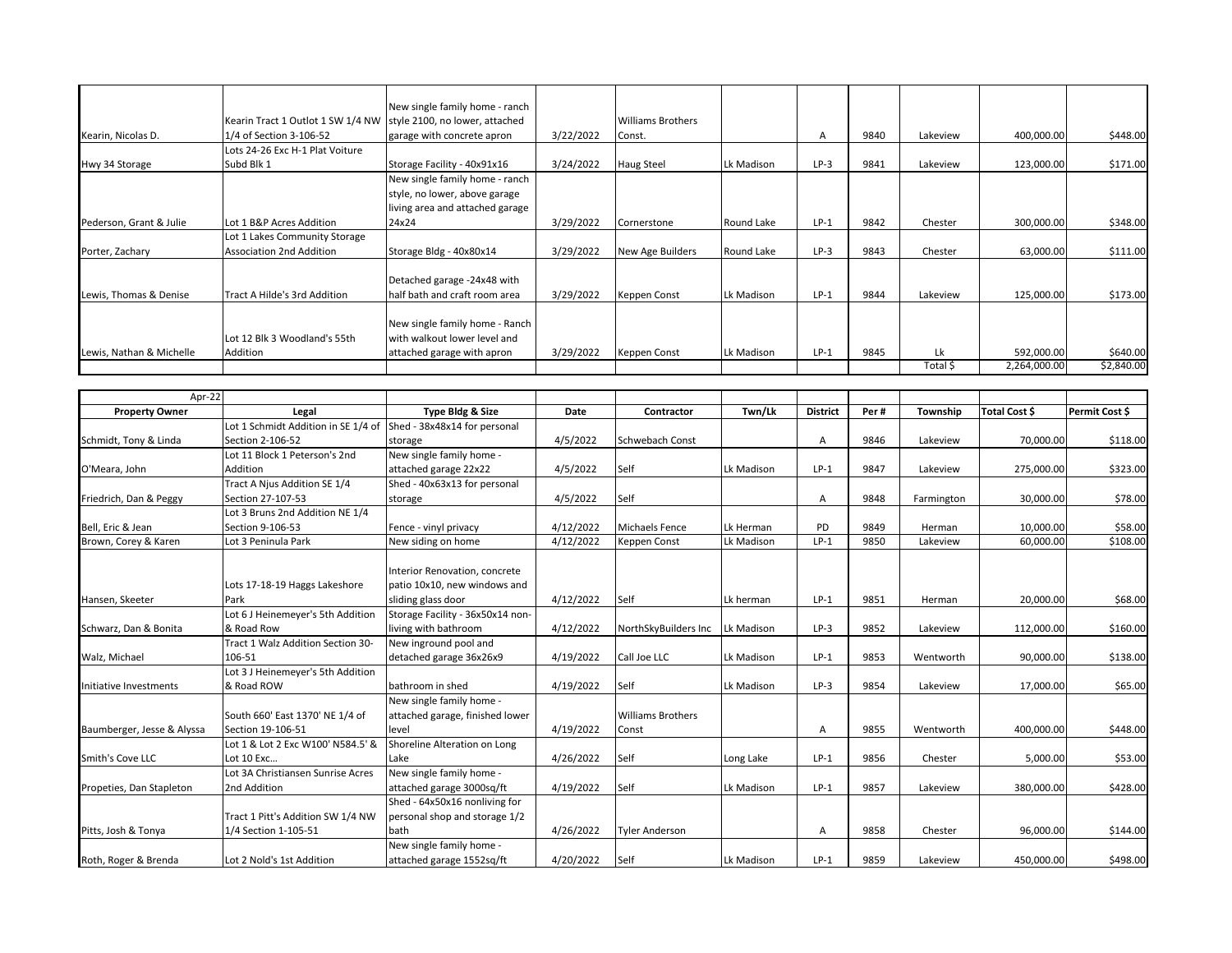|                            |                                                                       | New single family home -          |           |                           |                 |                 |      |            |               |                |
|----------------------------|-----------------------------------------------------------------------|-----------------------------------|-----------|---------------------------|-----------------|-----------------|------|------------|---------------|----------------|
|                            | Lot 8 Block 1 Peterson's 2nd                                          | attached garage 1493sq/ft         |           |                           |                 |                 |      |            |               |                |
| Arpan, Ryan & Thrun, Amy   | Addition                                                              | (modular home)                    | 4/20/2022 | <b>Custom Touch</b>       | Lk Madison      | $LP-1$          | 9860 | Lakeview   | 365,000.00    | \$413.00       |
|                            | Lot 4 Block 3 Woodland's 35th                                         | New single family home -          |           |                           |                 |                 |      |            |               |                |
| Brown, Mike                | Addition                                                              | attached garage 1396sq/ft         | 4/20/2022 | <b>Advanced Const LLC</b> | Lk Madison      | $LP-1$          | 9861 | Lakeview   | 853,000.00    | \$901.00       |
|                            |                                                                       | New shed with living - living     |           |                           |                 |                 |      |            |               |                |
|                            | Lot 17 Andie's Addition Section 3-                                    | area 16x13 & attached garage      |           |                           |                 |                 |      |            |               |                |
| Vanheerde Properties       | 105-51                                                                | 1,292sq/ft                        | 4/21/2022 | Johnson Const             | <b>Brant Lk</b> | $LP-1$          | 9862 | Chester    | 150,000.00    | \$198.00       |
|                            | Lot 8 Block 8 Lakes Community                                         | New single family home -          |           |                           |                 |                 |      |            |               |                |
| <b>Sky Rentals LLC</b>     | Addition                                                              | attached garage 1196sq/ft         | 4/26/2022 | <b>Houtman Const Inc</b>  | Round Lk        | $LP-1$          | 9863 | Wentworth  | 521,000.00    | \$569.00       |
|                            | Lots 18&19 Block 8 Lake                                               | New single family home -          |           |                           |                 |                 |      |            |               |                |
| Dekam, Eric & Jennifer     | <b>Community Addition</b>                                             | attached garage 1074sq/ft         | 4/26/2022 | <b>Dietterly Const</b>    | Round Lk        | $LP-1$          | 9864 | Wentworth  | 624,000.00    | \$672.00       |
| Plack, Myron & Diane       | SW 1/4 of Section 15-107-53                                           | replacing 7 windows               | 4/26/2022 | 1800Hansons               |                 | $\mathsf{A}$    | 9865 | Farmington | 21,000.00     | \$69.00        |
|                            | Lot 16 Block 1 Woodland's 16th                                        |                                   |           |                           |                 |                 |      |            |               |                |
| Moothart, Marilyn          | Addition                                                              | new siding on home                | 4/26/2022 | <b>Dietterly Const</b>    | Lk Madison      | $LP-1$          | 9866 | Lakeview   | 15,000.00     | \$63.00        |
|                            |                                                                       |                                   |           |                           |                 |                 |      |            |               |                |
|                            | Lot 3 McCracken's 2nd Addition NE Replacing deck with composite       |                                   |           |                           |                 |                 |      |            |               |                |
| Anderson, Wade & Kim       | 1/4 Section 11-106-53                                                 | 14x16, covered screened in        | 4/26/2022 | CJ Lembcke Const          |                 | $\overline{A}$  | 9867 | Herman     | 13,000.00     | \$61.00        |
|                            |                                                                       | Fermentation Tank, Ethanol        |           |                           |                 |                 |      |            |               |                |
|                            | W 1/2 NE 1/4 Exc Rly & Plat Lot H-1 Storage tank, Grain Bin 1 million |                                   |           |                           |                 |                 |      |            |               |                |
| Dakota Ethanol LLC         | & Exc Water tower                                                     | bushels                           | 4/26/2022 | Pinnacle Eng/SHE Inc      |                 | $\overline{A}$  | 9868 | Wentworth  | 8,303,000.00  | \$8,351.00     |
|                            |                                                                       | Shed for lake side storage        |           |                           |                 |                 |      |            |               |                |
|                            | Lots 12-13 & SE Diagonal 1/2 Lot                                      | 10x16, concrete covered patio     |           |                           |                 |                 |      |            |               |                |
| Heinemann. Michael & Deann | Lot 14 Krumms Subdi                                                   | 12×16                             | 4/25/2022 | Self                      | <b>Brant Lk</b> | $LP-1$          | 9869 | Chester    | 6,000.00      | \$54.00        |
|                            | South 1313.6' of North 1794.05' of                                    |                                   |           |                           |                 |                 |      |            |               |                |
|                            | West 696.45' NW 1/4 of Section 28- New single family home -           |                                   |           |                           |                 |                 |      |            |               |                |
| Jaton, Bryan & Ashley      | 108-52                                                                | attached garage 30x36             | 4/26/2022 | <b>Callies Homes</b>      |                 | Α               | 9870 | Nunda      | 750,000.00    | \$798.00       |
|                            |                                                                       | Shed - 60x40x12 for personal      |           |                           |                 |                 |      |            |               |                |
| Lien, Shane & Theresa      | Tract A Lidel's Addition 9-105-51                                     | storage                           | 4/25/2022 | Friend                    | <b>Brant Lk</b> | $LP-1$          | 9871 | Chester    | 70,000.00     | \$118.00       |
|                            |                                                                       |                                   |           |                           |                 |                 |      |            |               |                |
|                            |                                                                       | Adding the living space to the    |           |                           |                 |                 |      |            |               |                |
|                            | Tract 1 VanHeerde's Addition SE                                       | inside of the existing shed       |           |                           |                 |                 |      |            |               |                |
| Soderberg, Kevan & Denise  | 1/4 Section 14-105-51                                                 | (original permit June 2020)       | 4/26/2022 | Johnson Const             |                 | Α               | 9872 | Chester    | 300,000.00    | \$348.00       |
|                            | Lot 3 Block 8 Lakes Community                                         | New Single family home -          |           |                           |                 |                 |      |            |               |                |
| C & L Custom Homes LLC     | <b>Addition</b>                                                       | garage 24x26                      | 4/26/2022 | Self                      | Round Lk        | $LP-1$          | 9873 | Wentworth  | 300,000.00    | \$348.00       |
|                            |                                                                       |                                   |           |                           |                 |                 |      | total \$   | 14,306,000.00 | \$15,650.00    |
|                            |                                                                       |                                   |           |                           |                 |                 |      |            |               |                |
| $May-22$                   |                                                                       |                                   |           |                           |                 |                 |      |            |               |                |
| <b>Property Owner</b>      | Legal                                                                 | Type Bldg & Size                  | Date      | Contractor                | Twn/Lk          | <b>District</b> | Per# | Township   | Total Cost \$ | Permit Cost \$ |
|                            | SW 1/4 Exc. S 290' E 355' SE 1/4 SW                                   |                                   |           |                           |                 |                 |      |            |               |                |
|                            | 1/4                                                                   |                                   | 5/3/2022  |                           |                 |                 | 9874 |            |               | \$248.00       |
| Seten, Tony & Martin       | Lot 1 Maas Addition SW 1/4 27-107                                     | Storage shed - 54x80x16           |           | Gingerich                 |                 | A               |      | Summit     | 200,000.00    |                |
|                            |                                                                       |                                   |           |                           |                 |                 |      |            |               |                |
| Maas, Brian & Amanda       | 51                                                                    | Storage shed - 40x48x14           | 5/3/2022  | <b>Colton Lumber</b>      |                 | $\mathsf{A}$    | 9875 | Rutland    | 101,000.00    | \$149.00       |
|                            |                                                                       | Moving existing building onto     |           |                           |                 |                 |      |            |               |                |
|                            | Tract A Leighton Summit 1st                                           | property for garage, 9' each side |           |                           |                 |                 |      |            |               |                |

octagon | 5/3/2022 |Self | | A | 9876 | Summit | 10,000.00| \$58.00

attached garage 5/10/2022 CallJoe Lk Madison LP-1 9880 Lakeview 500,000.00 \$548.00

1/4 NW 1/4 36-106-52 Storage shed - 10x16 5/10/2022 Dakota Storage Lk Madison LP-1 9877 Lakeview 7,000.00 \$55.00

at Laboca Vista Lot 4 covering existing deck 14x20 5/10/2022 CallJoe Lk Madison LP-2 9878 Wentworth 20,000.00 \$68.00

1/4 1. new deck 16x30 5/10/2022 Bartscher Built Const | A 9879 Herman | 15,000.00 \$63.00

Leighton, Aaron

Hanson, Randall

Schwader, Carter

Ingalls, Bryan & Kaylene

Addition

Beran, Joseph Trust Lot A ensberg Addition

Lot 43 Nordstrom Addition in NW

2016 MHE Mansion Mobile Home

Lot 2 McCracken's 2nd Addition NE

New single family home with